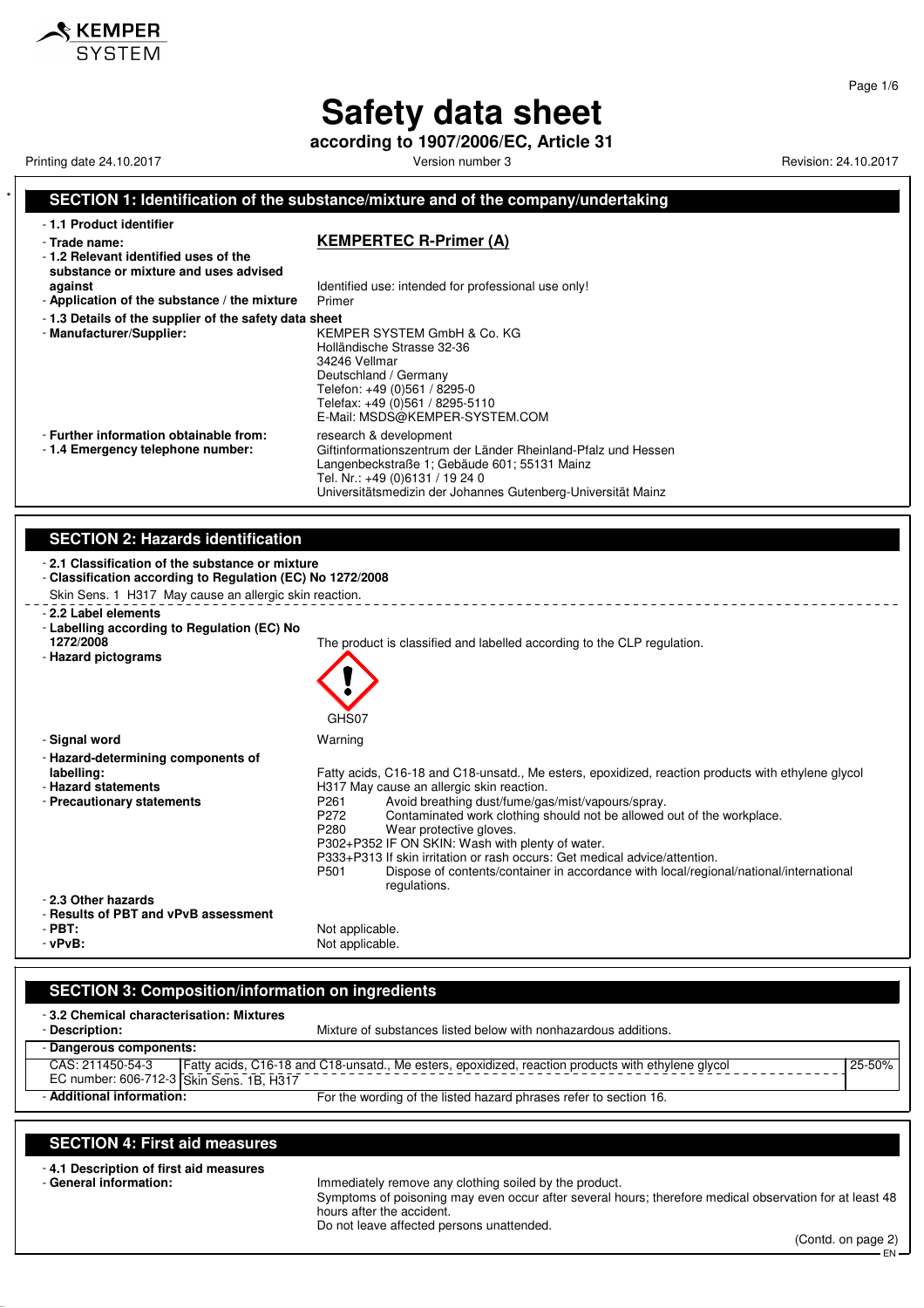

**according to 1907/2006/EC, Article 31**

Printing date 24.10.2017 **Printing date 24.10.2017** Version number 3 Revision: 24.10.2017

#### **Trade name: KEMPERTEC R-Primer (A)**

|                                           | (Contd. of page 1)                                                                                   |
|-------------------------------------------|------------------------------------------------------------------------------------------------------|
|                                           | Personal protection for the First Aider.                                                             |
|                                           | Take affected persons out of danger area and lay down.                                               |
| - After inhalation:                       | In case of unconsciousness place patient stably in side position for transportation.                 |
|                                           | Supply fresh air; consult doctor in case of complaints.                                              |
| - After skin contact:                     | Immediately wash with water and soap and rinse thoroughly.                                           |
|                                           | Seek medical treatment in case of complaints.                                                        |
| - After eye contact:                      | Rinse opened eye for several minutes under running water. If symptoms persist, consult a doctor.     |
|                                           | Protect unharmed eye.                                                                                |
| - After swallowing:                       | If symptoms persist consult doctor.                                                                  |
| -4.2 Most important symptoms and effects, |                                                                                                      |
|                                           | No further relevant information available.                                                           |
| both acute and delayed                    |                                                                                                      |
| -4.3 Indication of any immediate medical  |                                                                                                      |
| attention and special treatment needed    | No further relevant information available.                                                           |
|                                           |                                                                                                      |
|                                           |                                                                                                      |
| <b>SECTION 5: Firefighting measures</b>   |                                                                                                      |
| -5.1 Extinguishing media                  |                                                                                                      |
| - Suitable extinguishing agents:          | CO2, powder or water spray. Fight larger fires with water spray or alcohol resistant foam.           |
|                                           | Use fire extinguishing methods suitable to surrounding conditions.                                   |
| -5.2 Special hazards arising from the     |                                                                                                      |
| substance or mixture                      |                                                                                                      |
|                                           | Formation of toxic gases is possible during heating or in case of fire.                              |
| -5.3 Advice for firefighters              |                                                                                                      |
| - Protective equipment:                   | Do not inhale explosion gases or combustion gases.                                                   |
| - Additional information                  | Dispose of fire debris and contaminated fire fighting water in accordance with official regulations. |

#### **SECTION 6: Accidental release measures** - **6.1 Personal precautions, protective** Wear protective equipment. Keep unprotected persons away. Avoid contact with skin and eyes Ensure adequate ventilation - **6.2 Environmental precautions:** Do not allow to enter sewers/ surface or ground water. Prevent from spreading (e.g. by damming-in or oil barriers). Inform respective authorities in case of seepage into water course or sewage system. - **6.3 Methods and material for containment** Absorb with liquid-binding material (sand, diatomite, acid binders, universal binders, sawdust). Do not flush with water or aqueous cleansing agents - **6.4 Reference to other sections** See Section 7 for information on safe handling. See Section 8 for information on personal protection equipment. See Section 13 for disposal information.

| <b>SECTION 7: Handling and storage</b>                                          |                                                                                                                 |
|---------------------------------------------------------------------------------|-----------------------------------------------------------------------------------------------------------------|
| - 7.1 Precautions for safe handling                                             | Ensure good ventilation/exhaustion at the workplace.<br>Store in cool, dry place in tightly closed receptacles. |
| -7.2 Conditions for safe storage, including any incompatibilities<br>- Storage: |                                                                                                                 |
| - Requirements to be met by storerooms and                                      |                                                                                                                 |
| receptacles:                                                                    | Store only in the original receptacle.                                                                          |
| - Information about storage in one common                                       |                                                                                                                 |
| storage facility:                                                               | Store away from foodstuffs.                                                                                     |
| - Further information about storage                                             |                                                                                                                 |
| conditions:                                                                     | Protect from frost.                                                                                             |
|                                                                                 | Store in dry conditions.                                                                                        |
|                                                                                 | Store in cool, dry conditions in well sealed receptacles.                                                       |
|                                                                                 | Recommended storage temperature: 10-30 °C                                                                       |
| - Storage class:                                                                | 10                                                                                                              |
| - 7.3 Specific end use(s)                                                       | No further relevant information available.                                                                      |
|                                                                                 |                                                                                                                 |

#### **SECTION 8: Exposure controls/personal protection**

#### - **Additional information about design of technical facilities:** No further data; see item 7.

(Contd. on page 3)

EN

Page 2/6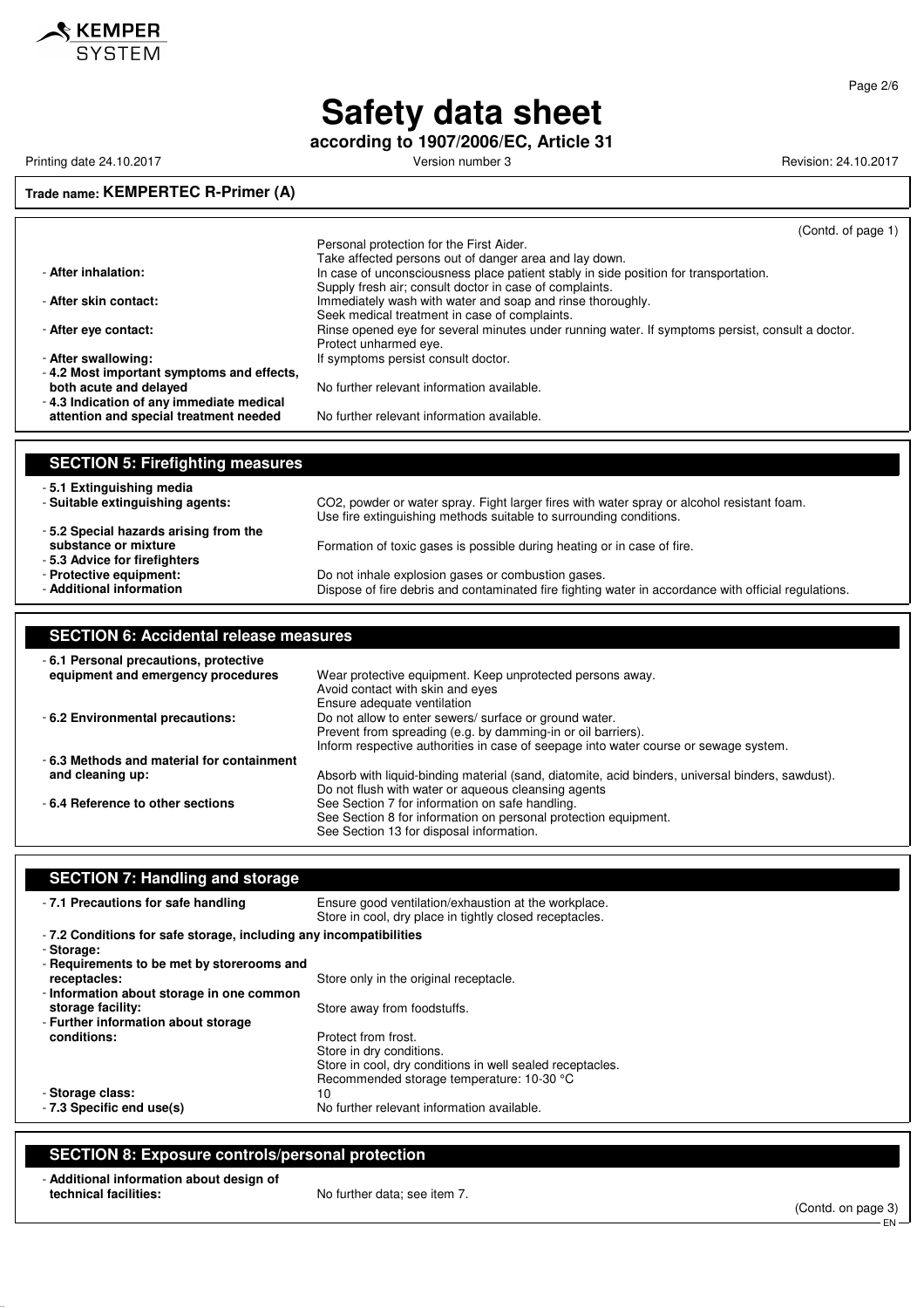

**according to 1907/2006/EC, Article 31**

Printing date 24.10.2017 **Version number 3** Version number 3 Revision: 24.10.2017

**Trade name: KEMPERTEC R-Primer (A)**

|                                                                                                        | (Contd. of page 2)                                                                                                                                                                                                                                                                                                                                                                                                                                         |
|--------------------------------------------------------------------------------------------------------|------------------------------------------------------------------------------------------------------------------------------------------------------------------------------------------------------------------------------------------------------------------------------------------------------------------------------------------------------------------------------------------------------------------------------------------------------------|
| - 8.1 Control parameters                                                                               |                                                                                                                                                                                                                                                                                                                                                                                                                                                            |
| - Ingredients with limit values that require monitoring at the workplace:<br>- Additional information: | The lists valid during the making were used as basis.                                                                                                                                                                                                                                                                                                                                                                                                      |
| - 8.2 Exposure controls<br>- Personal protective equipment:                                            |                                                                                                                                                                                                                                                                                                                                                                                                                                                            |
|                                                                                                        | - General protective and hygienic measures: The usual precautionary measures are to be adhered to when handling chemicals.<br>Keep away from foodstuffs, beverages and feed.<br>Immediately remove all soiled and contaminated clothing<br>Wash hands before breaks and at the end of work.<br>Avoid contact with the eyes and skin.                                                                                                                       |
| - Respiratory protection:                                                                              | When used properly and under normal conditions, breathing protection is not required.<br>Use suitable respiratory protective device in case of insufficient ventilation.<br>Filter A/P2<br>Respiratory protection - Gas filters and combination filters according to EN 141                                                                                                                                                                                |
| - Protection of hands:                                                                                 | Protective gloves                                                                                                                                                                                                                                                                                                                                                                                                                                          |
|                                                                                                        | Check protective gloves prior to each use for their proper condition.<br>Only use chemical-protective gloves with CE-labelling of category III.<br>The glove material has to be impermeable and resistant to the product/ the substance/ the<br>preparation.<br>Selection of the glove material on consideration of the penetration times, rates of diffusion<br>and the degradation<br>After use of gloves apply skin-cleaning agents and skin cosmetics. |
| - Material of gloves                                                                                   | Recommended materials:<br>Butyl rubber, BR<br>Recommended thickness of the material: $\geq 0.5$ mm<br>The selection of the suitable gloves does not only depend on the material, but also on further marks of<br>quality and varies from manufacturer to manufacturer.                                                                                                                                                                                     |
| - Penetration time of glove material                                                                   | The determined penetration times according to EN 374 part III are not performed under practical<br>conditions. Therefore a maximum wearing time, which corresponds to 50% of the penetration time, is<br>recommended.                                                                                                                                                                                                                                      |
| - As protection from splashes gloves made of                                                           |                                                                                                                                                                                                                                                                                                                                                                                                                                                            |
| the following materials are suitable:                                                                  | Nitrile rubber, NBR<br>Recommended thickness of the material: $\geq 0.1$ mm<br>Penetration time (min.): <10                                                                                                                                                                                                                                                                                                                                                |
| - Eye protection:                                                                                      | Tightly sealed goggles                                                                                                                                                                                                                                                                                                                                                                                                                                     |
| - Body protection:                                                                                     | Protective work clothing<br>Impervious protective clothing                                                                                                                                                                                                                                                                                                                                                                                                 |

### **SECTION 9: Physical and chemical properties** - **9.1 Information on basic physical and chemical properties** - **General Information** - **Appearance: Form:** Fluid According to product specification - **Odour:** Characteristic - Odour threshold: - pH-value: Not determined. - **Change in condition Melting point/freezing point:** Undetermined. **Initial boiling point and boiling range:** Undetermined. - **Flash point:**  $>200 °C$ - **Flammability (solid, gas):** Not applicable. - **Ignition temperature:** Not determined. - **Decomposition temperature:** Not determined. (Contd. on page 4) EN

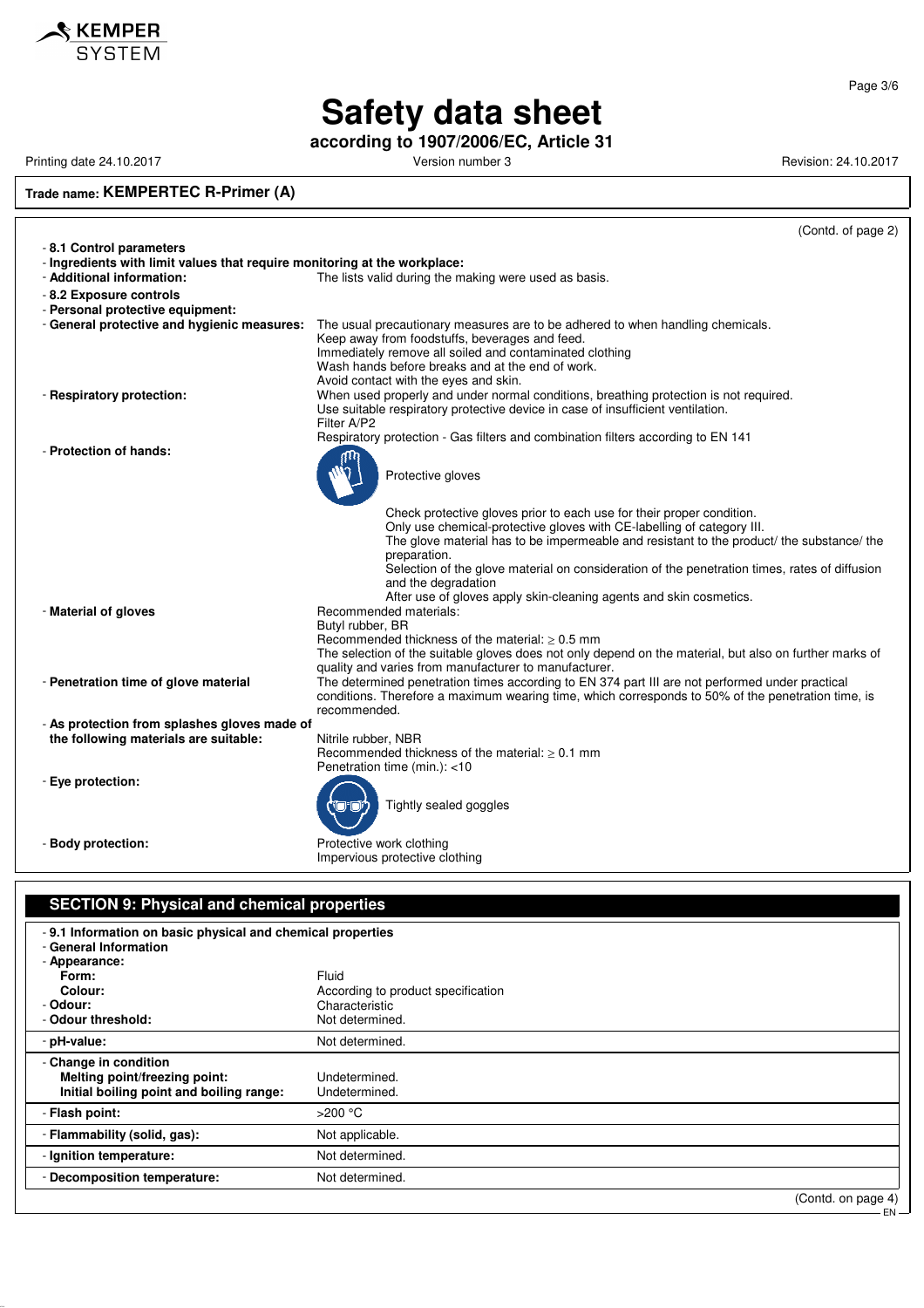

**according to 1907/2006/EC, Article 31**

Printing date 24.10.2017 **Printing date 24.10.2017** Version number 3 Revision: 24.10.2017

**Trade name: KEMPERTEC R-Primer (A)**

|                                           | (Contd. of page 3)                            |
|-------------------------------------------|-----------------------------------------------|
| - Auto-ignition temperature:              | Product is not selfigniting.                  |
| - Explosive properties:                   | Product does not present an explosion hazard. |
| - Explosion limits:                       |                                               |
| Lower:                                    | Not determined.                               |
| Upper:                                    | Not determined.                               |
| - Density at 20 °C:                       | 1.07 $g/cm^{3}$                               |
| - Relative density                        | Not determined.                               |
| - Vapour density                          | Not determined.                               |
| - Evaporation rate                        | Not determined.                               |
| - Solubility in / Miscibility with        |                                               |
| water:                                    | Not miscible or difficult to mix.             |
| - Partition coefficient: n-octanol/water: | Not determined.                               |
| - Viscosity:                              |                                               |
| Dynamic:                                  | Not determined.                               |
| Kinematic:                                | Not determined.                               |
| - Solvent content:                        |                                               |
| VOC (EC)                                  | 2.50%                                         |
| - 9.2 Other information                   | No further relevant information available.    |

| <b>SECTION 10: Stability and reactivity</b>                               |                                                                   |  |  |
|---------------------------------------------------------------------------|-------------------------------------------------------------------|--|--|
| -10.1 Reactivity                                                          | No further relevant information available.                        |  |  |
| -10.2 Chemical stability                                                  |                                                                   |  |  |
| - Thermal decomposition / conditions to be                                |                                                                   |  |  |
| avoided:                                                                  | No decomposition if used according to specifications.             |  |  |
| - 10.3 Possibility of hazardous reactions                                 | No dangerous reactions known.                                     |  |  |
| - 10.4 Conditions to avoid                                                | No further relevant information available.                        |  |  |
| -10.5 Incompatible materials:                                             | No further relevant information available.                        |  |  |
| - 10.6 Hazardous decomposition products:                                  | No dangerous decomposition products known.                        |  |  |
|                                                                           |                                                                   |  |  |
|                                                                           |                                                                   |  |  |
|                                                                           |                                                                   |  |  |
| <b>SECTION 11: Toxicological information</b>                              |                                                                   |  |  |
| -11.1 Information on toxicological effects                                |                                                                   |  |  |
| - Acute toxicity                                                          | Based on available data, the classification criteria are not met. |  |  |
| - Primary irritant effect:                                                |                                                                   |  |  |
| - Skin corrosion/irritation                                               | Based on available data, the classification criteria are not met. |  |  |
| - Serious eye damage/irritation                                           | Based on available data, the classification criteria are not met. |  |  |
| - Respiratory or skin sensitisation                                       | May cause an allergic skin reaction.                              |  |  |
| - CMR effects (carcinogenity, mutagenicity and toxicity for reproduction) |                                                                   |  |  |

#### - **Carcinogenicity**<br> **Based on available data, the classification criteria are not met.**<br>
Based on available data, the classification criteria are not met. Based on available data, the classification criteria are not met. - **STOT-single exposure** Based on available data, the classification criteria are not met.<br>- **STOT-repeated exposure** Based on available data, the classification criteria are not met. - **STOT-repeated exposure** Based on available data, the classification criteria are not met.<br>- **Aspiration hazard** Based on available data, the classification criteria are not met. Based on available data, the classification criteria are not met.

# **SECTION 12: Ecological information**

- **12.1 Toxicity** No further relevant information available.<br>No further relevant information available. - 12.2 Persistence and degradability - **12.3 Bioaccumulative potential** No further relevant information available.<br>- **12.4 Mobility in soil** No further relevant information available. No further relevant information available. - **Additional ecological information:** - **General notes:** Water hazard class 1 (German Regulation) (Self-assessment): slightly hazardous for water Do not allow undiluted product or large quantities of it to reach ground water, water course or sewage - **12.5 Results of PBT and vPvB assessment**

- 
- 

system. - **PBT:**<br>
- **vPvB:**<br>
Not applicable.

Not applicable.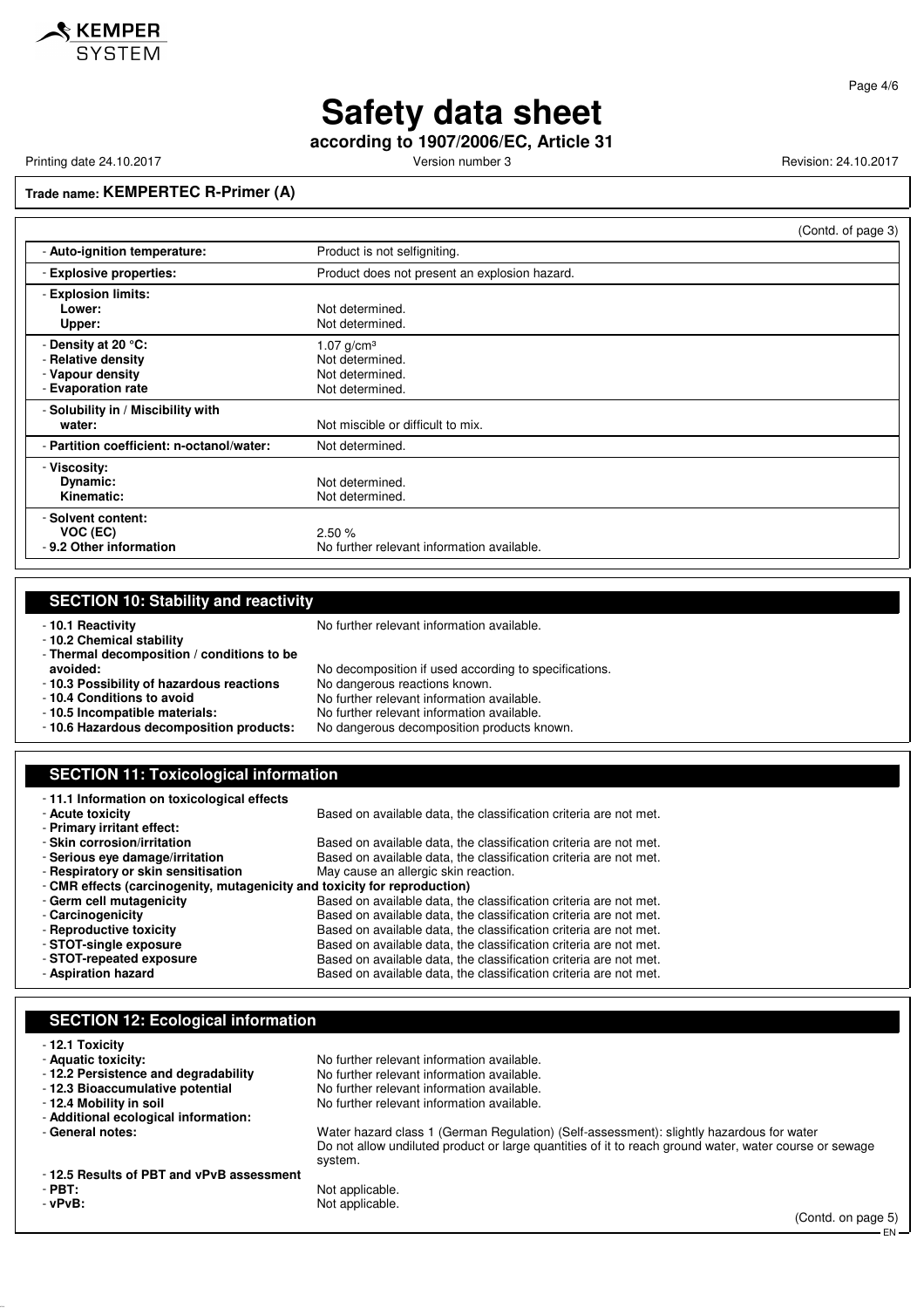

**according to 1907/2006/EC, Article 31**

Printing date 24.10.2017 **Printing date 24.10.2017** Version number 3 Revision: 24.10.2017

 $\mathbf{\hat{R}}$  KEMPER

(Contd. of page 4)

**Trade name: KEMPERTEC R-Primer (A)**

- **12.6 Other adverse effects** No further relevant information available.

#### **SECTION 13: Disposal considerations**

- **13.1 Waste treatment methods**

Must not be disposed together with household garbage. Do not allow product to reach sewage system. Disposal according to official regulations

- **European waste catalogue**

08 04 09\* waste adhesives and sealants containing organic solvents or other hazardous substances 08 04 10 waste adhesives and sealants other than those mentioned in 08 04 09

- **Uncleaned packaging:**

- **Recommendation:** Disposal must be made according to official regulations.

### **SECTION 14: Transport information** - **14.1 UN-Number** - **ADR, ADN, IMDG, IATA** Void - **14.2 UN proper shipping name** - **ADR, ADN, IMDG, IATA** Void - **14.3 Transport hazard class(es)** - **ADR, ADN, IMDG, IATA** - **Class** Void - **14.4 Packing group** - **ADR, IMDG, IATA** Void - **14.5 Environmental hazards:** - **Marine pollutant:** No - **14.6 Special precautions for user** Not applicable. - **14.7 Transport in bulk according to Annex II of Marpol and the IBC** Not applicable. - **UN "Model Regulation":** Void

#### **SECTION 15: Regulatory information** - **15.1 Safety, health and environmental regulations/legislation specific for the substance or mixture** - **Directive 2012/18/EU** - **Named dangerous substances - ANNEX I** None of the ingredients is listed. - **REGULATION (EC) No 1907/2006 ANNEX XVII** Conditions of restriction: 3, 20 - **National regulations:** - **Information about limitation of use:** Employment restrictions concerning juveniles must be observed. Employment restrictions concerning pregnant and lactating women must be observed. Employment restrictions concerning women of child-bearing age must be observed. - **15.2 Chemical safety assessment:** A Chemical Safety Assessment has not been carried out.

### **SECTION 16: Other information**

This information is based on our present knowledge. However, this shall not constitute a guarantee for any specific product features and shall not establish a legally valid contractual relationship.

| - Relevant phrases            | H317 May cause an allergic skin reaction.                                                                                                                                                                                                                                                                                                                                                                                                                                                                                                                                        |
|-------------------------------|----------------------------------------------------------------------------------------------------------------------------------------------------------------------------------------------------------------------------------------------------------------------------------------------------------------------------------------------------------------------------------------------------------------------------------------------------------------------------------------------------------------------------------------------------------------------------------|
| - Department issuing SDS:     | research & development                                                                                                                                                                                                                                                                                                                                                                                                                                                                                                                                                           |
| - Contact:                    | research & development                                                                                                                                                                                                                                                                                                                                                                                                                                                                                                                                                           |
| - Abbreviations and acronyms: | ADR: Accord européen sur le transport des marchandises dangereuses par Route (European Agreement concerning the International<br>Carriage of Dangerous Goods by Road)<br>IMDG: International Maritime Code for Dangerous Goods<br>IATA: International Air Transport Association<br>GHS: Globally Harmonised System of Classification and Labelling of Chemicals<br>EINECS: European Inventory of Existing Commercial Chemical Substances<br>ELINCS: European List of Notified Chemical Substances<br>CAS: Chemical Abstracts Service (division of the American Chemical Society) |
|                               | VOC: Volatile Organic Compounds (USA, EU)<br>$\sim$ $\sim$ $\sim$ $\sim$                                                                                                                                                                                                                                                                                                                                                                                                                                                                                                         |
|                               |                                                                                                                                                                                                                                                                                                                                                                                                                                                                                                                                                                                  |

(Contd. on page 6)

EN

Page 5/6